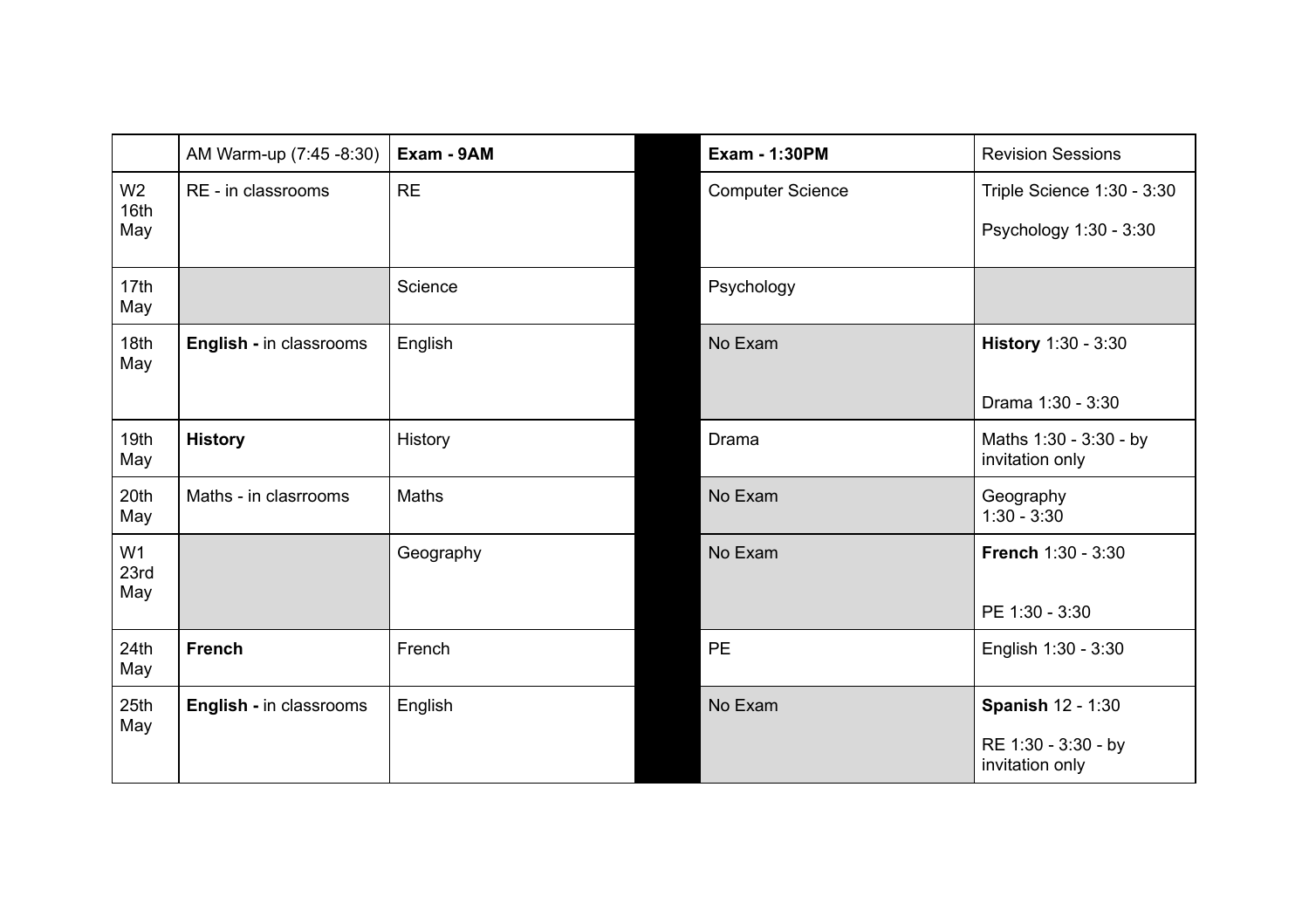| 26th<br>May                    | <b>Spanish</b>          | Spanish   | <b>RE</b>               | RE 12:30 - 1:00<br>Computer Science 1:30 -<br>3:30 |
|--------------------------------|-------------------------|-----------|-------------------------|----------------------------------------------------|
| 27th<br>May                    |                         | Science   | <b>Computer Science</b> | Psychology 1:30 - 3:30                             |
| W <sub>2</sub><br>6th<br>June  |                         | No Exam   | Psychology              | Maths 1:30 - 3:30 - by<br>invitation only          |
| 7th<br>June                    | Maths in classrooms     | Maths     | Geography               |                                                    |
| 8th<br>June                    | English - in classrooms | English   | No Exam                 | Triple Science 1:30 - 3:30<br>History 1:30 - 3:30  |
| 9th<br>June                    | <b>History</b>          | History   | Science                 |                                                    |
| 10th<br>June                   | English- in classrooms  | English   | <b>PE</b>               | Maths 1:30 - 3:30 - by<br>invitation only          |
| W <sub>1</sub><br>13th<br>June | Maths- in classrooms    | Maths     | No Exam                 | Geography 1:30 - 3:30<br>DT 1:30 - 3:30            |
| 14th<br>June                   |                         | Geography | No Exam                 | Triple Science 1:30 - 3:30                         |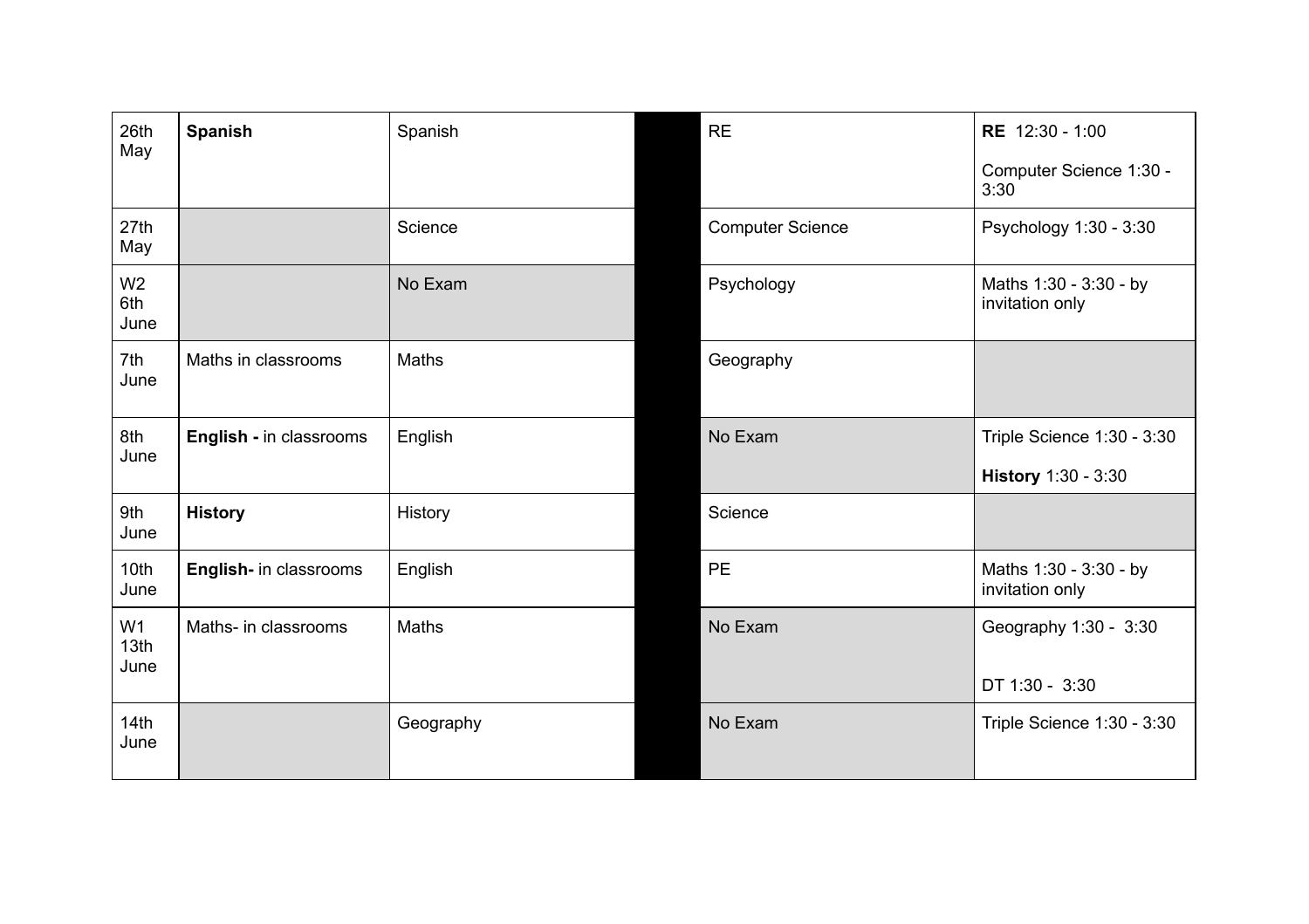| 15th<br>June                   |                | Science | DT - 1pm start | DT 12:00 - 12:30           |
|--------------------------------|----------------|---------|----------------|----------------------------|
|                                |                |         | Russian        | French 1:30 -3:30          |
| 16th<br>June                   |                | No Exam | French         | Triple Science 1:30 - 3:30 |
|                                |                |         | H&S            | French 12:30 - 1:00        |
|                                |                |         |                | <b>Spanish 1:30 - 3:30</b> |
|                                |                |         |                |                            |
| 17th<br>June                   | <b>Spanish</b> | Spanish | Astronomy      | History 1:30 - 3:30        |
|                                |                |         | Polish         |                            |
|                                |                |         | Portuguese     | Food 11-3:30               |
|                                |                |         |                | Triple Science 1:30 - 3:30 |
| W <sub>2</sub><br>20th<br>June |                | Science | Food           | Food 11 - 1                |
| 21st<br>June                   | <b>History</b> | History | No Exam        | Music 1:30 - 3:30          |
| 22nd<br>June                   | Music          | Music   | No Exam        | Triple Science 1:30 - 3:30 |
| 23rd<br>June                   |                | Science |                |                            |
| W <sub>1</sub>                 |                | Polish  |                |                            |